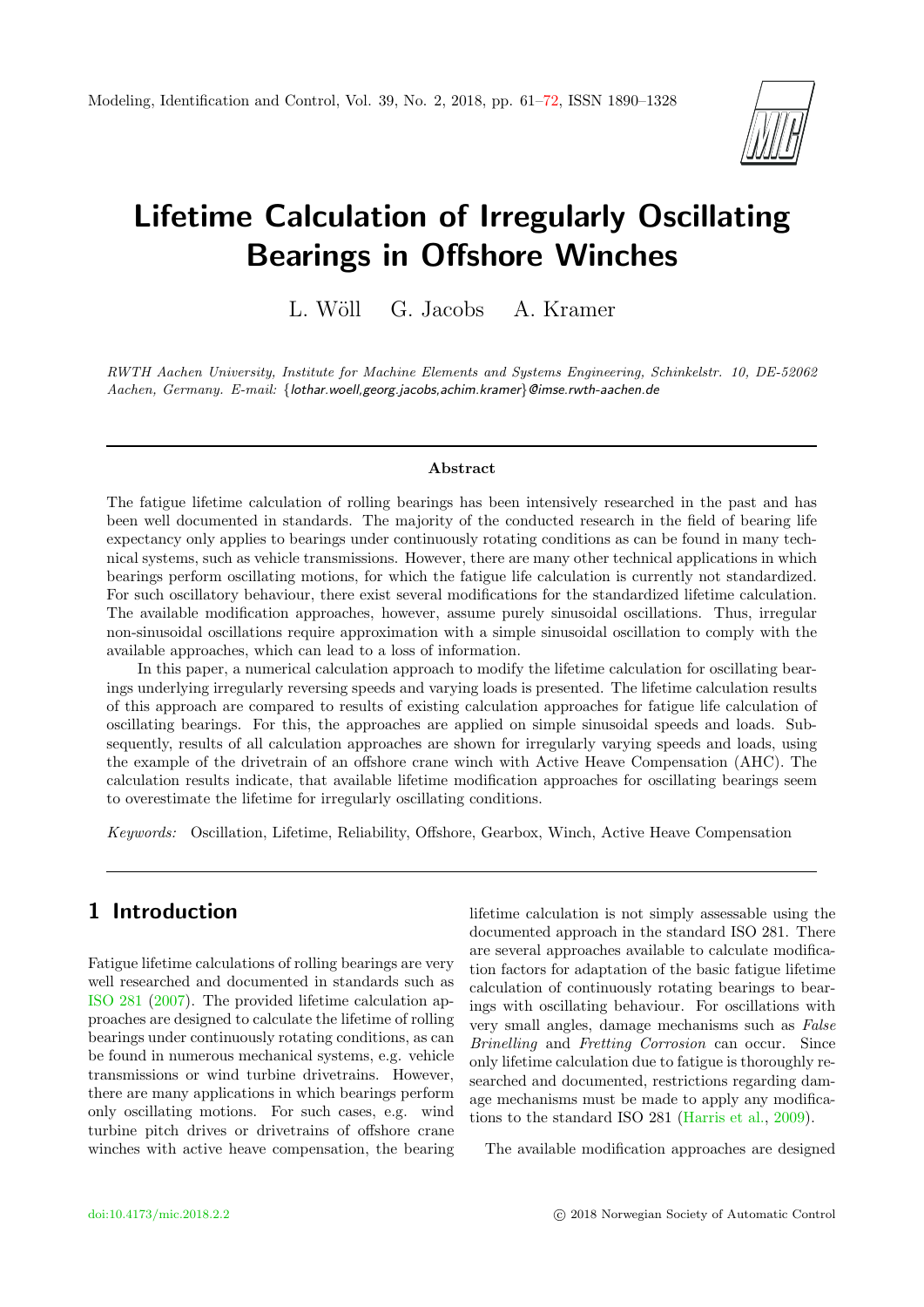to analyse purely sinusoidal oscillations. For many applications, bearings are subject to irregular, nonsinusoidal motion, which require approximations with a simple sine to comply with the available approaches, see example in figure [1.](#page-1-0)



<span id="page-1-0"></span>Figure 1: Exemplary irregular oscillation, approximated with simple sine

The sine approximating the angular motion has the same amplitude as the underlying irregular halfoscillation. The approximation of the speed is derived from the sinusoidal angular motion. Evidently, the underlying motion and the approximated motion differ from each other significantly, presumably leading to different lifetime results, which the available approaches are not able to assess.

Furthermore, the available methods only modify the basic lifetime calculation, but not the influence on the life modification factor  $a_{ISO}$ , described by ISO 281, taking into account the non-linear influence of speed and load, among others, on the lubrication condition. Therefore, in this paper, an approach is presented for modifying the lifetime calculation for oscillating bearings underlying irregularly reversing speeds and varying loads to include the influence on the basic lifetime calculation as well as the life modification factor  $a_{ISO}$ .

This paper is structured as follows. The available approaches for lifetime calculation of oscillating bearings will be presented and discussed in section [2.](#page-1-1) Since these available approaches are designed only for sinusoidal oscillations, a numerical approach to consider irregular oscillations is presented in section [3.](#page-5-0) Thereafter, a comparison between the available approaches and the presented numerical approach is performed by applying the different approaches to an artificial bearing and sinusoidal duty cycle and calculating the respective lifetime modification factors. Furthermore, to demonstrate the influence of non-sinusoidal oscillations on the lifetime calculation results, all presented approaches will be applied to the bearings of an offshore crane winch drivetrain. The results will be discussed and an outlook will be given.

# <span id="page-1-1"></span>2 State of the Art

The lifetime of rolling bearings, limited by surfaceinitiated rolling fatigue, has been initially described by [Lundberg and Palmgren](#page-11-2) [\(1947\)](#page-11-2) and serves as a basis for the basic lifetime equation [\(1\)](#page-1-2), provided by [ISO 281](#page-11-1) [\(2007\)](#page-11-1).

<span id="page-1-2"></span>
$$
L_{10} = \left(\frac{C}{P}\right)^p \cdot 10^6 \text{ revolutions} \tag{1}
$$

The equation gives the relation between the dynamic equivalent load  $P$ , the bearing capacity  $C$ , the life exponent  $p$  and the basic life rating  $L_{10}$ , corresponding to a failure probability of 10 % (survival probability of  $90\%$ ). The exponent p depends on the kind of contact between rolling element and race. For point contacts, as can be found in ball bearings, a value of 3 is assumed. For ideal line contacts the value of  $p$  is 4. However, since the rolling elements in roller bearings are often profiled to achieve a better stress distribution and therefore the contact transforms from a point contact to a line contact for a certain load. Thus, an exponent  $p$  with a value of  $10/3$  for such roller bearings is suggested for the life rating calculation [\(Harris and](#page-10-1) [Kotzalas,](#page-10-1) [2007\)](#page-10-1).

The resulting life rating  $L_{10}$  for continuously rotating conditions is expressed as number of full revolutions.

For oscillating motion with an amplitude  $\phi$  around the centre position, however, the direction of rotation is periodically changing, see figure [2.](#page-1-3)



<span id="page-1-3"></span>Figure 2: Oscillating Bearing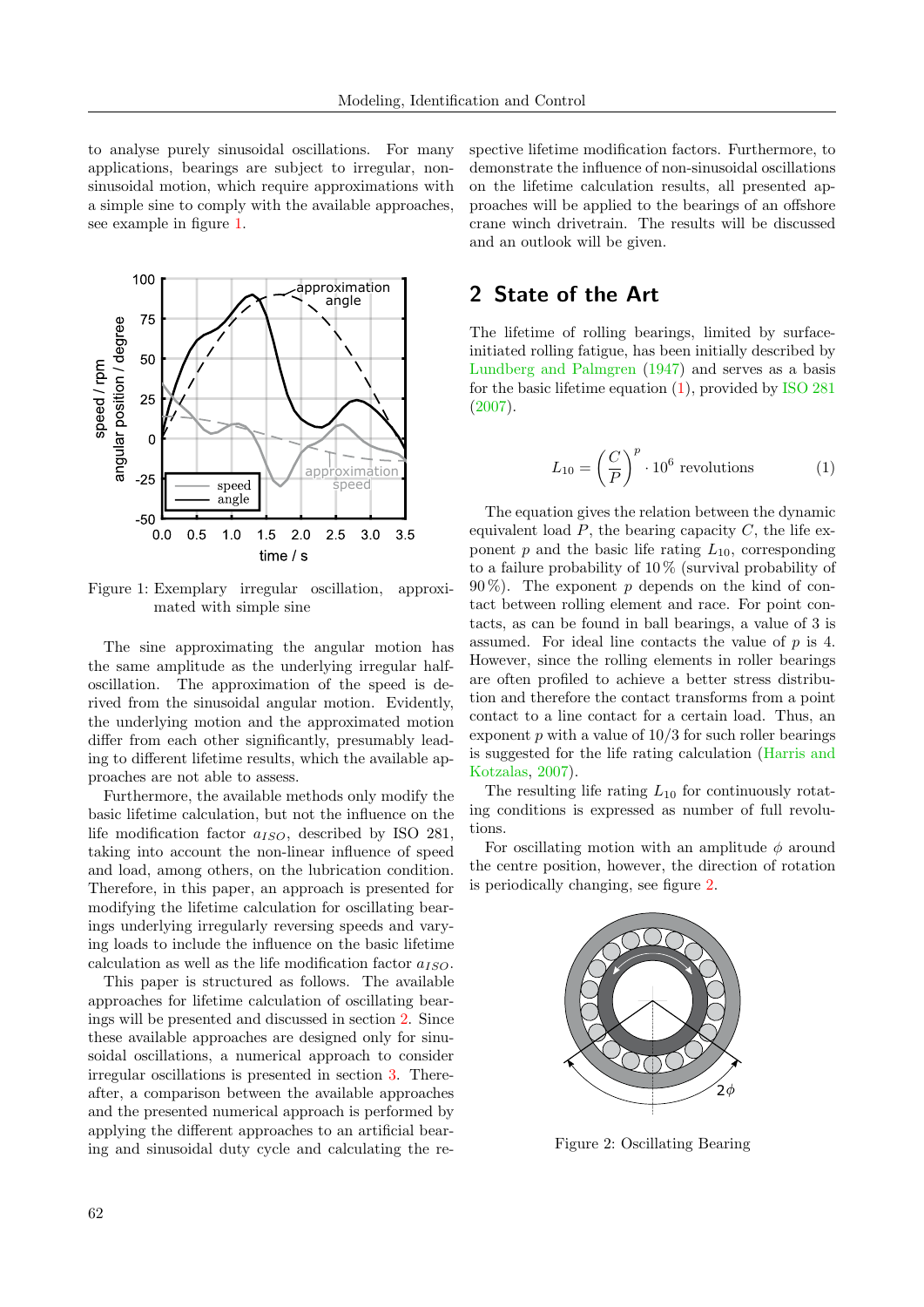To account for such motion, there exist several modifications to convert the speed and load data to comply with the ISO 281 lifetime calculation. These approaches have in common that they can express the influence of the oscillating motion due to reversing speeds as an additional factor  $a_{osc_n}$  for the basic life rating equation  $(1)$ , see equation  $(2)$ . Often, periodically changing speeds occur with periodically changing loads at the same time. The influence of variable load on the lifetime, either during constant speed or varying speed, can be expressed by the modification factor  $a_{osc_P}$ , see equation [\(2\)](#page-2-0).

$$
L_{10} = a_{osc_n} \cdot a_{osc_p} \cdot \left(\frac{C}{P}\right)^p \cdot 10^6 \text{ oscillations} \qquad (2)
$$

#### <span id="page-2-6"></span>2.1 Oscillating Speed

In the following, available approaches to consider the influence of varying speeds on the basic life rating are presented.

#### 2.1.1 Harris 1

Regarding oscillating motion due to periodically reversing speeds, [Harris and Kotzalas](#page-10-1) [\(2007\)](#page-10-1) provide a modification to supplement the standard ISO 281, by considering the influence on the lifetime calculation through adjusting the experienced dynamic equivalent load  $P$  on the bearing, see equation  $(3)$ . The corresponding modification factor  $a_{osc_n}$ , or oscillation factor, for this approach is given by equation  $(4)$ . This approach is hereafter referred to as Harris 1.

$$
P_{osc} = \left(\frac{2 \cdot \phi}{\pi}\right)^{\frac{1}{p}} \cdot P \tag{3}
$$

$$
a_{osc_n \ Ha1} = \frac{\pi}{2 \cdot \phi} \tag{4}
$$

With a decreasing oscillation amplitude  $\phi$ , the Harris 1 approach results in an increasing lifetime, see figure [3.](#page-2-3)

This increase for smaller amplitudes is based on the consideration that only an increasingly smaller part of the circumference of the bearing is stressed and therefore the fatigue must be lower. The Harris 1 method is a commonly used approach in the industry due to its easy application. It can also be found in handbooks from bearing manufacturers, e.g. [Schaeffler](#page-11-3) [\(2014\)](#page-11-3).

#### 2.1.2 Harris 2

Another similar approach, introduced by [Rumbarger](#page-11-4) [and Jones](#page-11-4) [\(1968\)](#page-11-4) and taken up by [Harris et al.](#page-10-0) [\(2009\)](#page-10-0),



<span id="page-2-3"></span>Figure 3: Oscillation modification factor of the Harris 1 approach, exemplary for angular amplitudes from  $10^{\circ}$  to  $90^{\circ}$ 

<span id="page-2-0"></span>distinguishes two different cases regarding the stressed sections of the raceways. This approach is hereafter referred to as Harris 2. In the first case, in which the oscillation amplitude is larger than a specific critical angle  $\phi_{crit}$ , the sections of the raceways stressed by the individual rolling elements overlap, see figure [4.](#page-2-4)



<span id="page-2-4"></span>Figure 4: Case distinction of the Harris 2 approach, exemplary for inner race

<span id="page-2-2"></span><span id="page-2-1"></span>The second case takes those oscillation amplitudes into account that are smaller than  $\phi_{crit}$ , meaning that the sections of the races stressed by the individual rolling elements border each other at most but do not overlap. The threshold angle  $\phi_{crit}$  is given by equation  $(5)$ , with  $Z$  as the number of balls or rollers in the bearing and  $\alpha$  as the contact angle. The parameters D and  $d_m$  are defined in figure [4.](#page-2-4) The upper sign refers to the outer race, the lower sign to the inner race.

<span id="page-2-5"></span>
$$
\phi_{crit} = \frac{2 \cdot \pi}{Z \cdot (1 \mp \gamma)}
$$
\n
$$
\gamma = D \cdot \cos(\alpha) / d_m
$$
\n(5)

For the first case, the modification is performed by rating the bearing capacity  $C$ , see equation  $(6)$ , similar to the first approach, given in equation [\(3\)](#page-2-1). Transferred to an oscillation factor (equation  $(7)$ ), it yields the same result as the Harris 1 method, see equation [\(4\)](#page-2-2).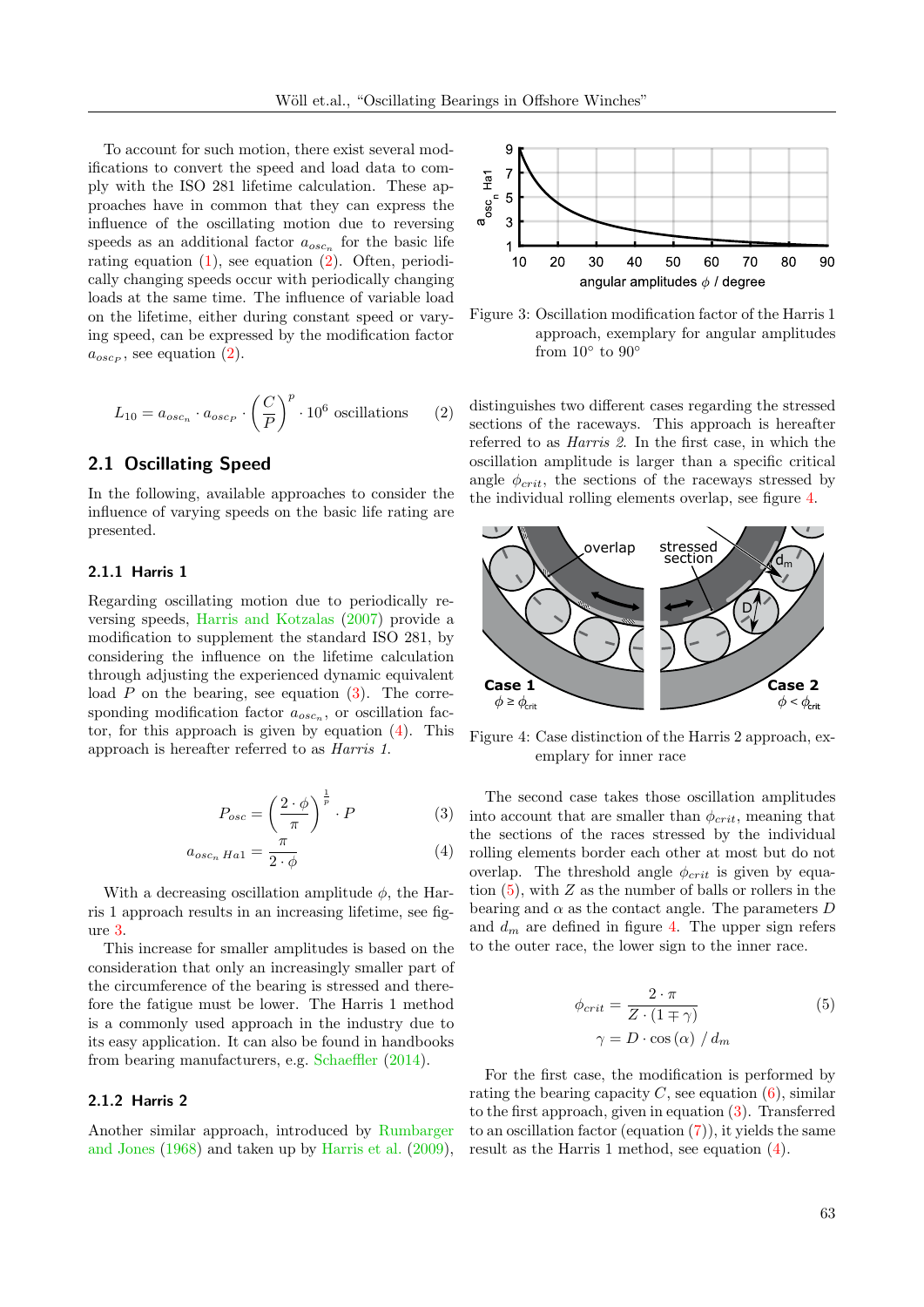$$
C_{osc} = \left(\frac{\pi}{2 \cdot \phi}\right)^{\frac{1}{p}} \cdot C \tag{6}
$$

$$
a_{osc_n Ha2} = a_{osc_n Ha1} = \frac{\pi}{2 \cdot \phi} \tag{7}
$$

For the second case, an additional distinction is introduced between ball bearings and roller bearings. The modification for small oscillation angles adapts the bearing capacity as well and can similarly be transferred to modification factors. The modifications for ball bearings are given in equation [\(8\)](#page-3-2) and [\(9\)](#page-3-3).

$$
C_{osc} = \left(\frac{\pi}{2 \cdot \phi}\right)^{\frac{3}{10}} \cdot Z^{0.033} \cdot C \tag{8}
$$

$$
a_{osc_n H a2} = \left( \left( \frac{\pi}{2 \cdot \phi} \right)^{\frac{3}{10}} \cdot Z^{0.033} \right)^p \tag{9}
$$

For roller bearings, the modifications are similar to the ball bearings, but with different exponents, and are given in equation  $(10)$  and  $(11)$ .

$$
C_{osc} = \left(\frac{\pi}{2 \cdot \phi}\right)^{\frac{2}{9}} \cdot Z^{0.028} \cdot C \tag{10}
$$

$$
a_{osc_n H a 2} = \left( \left( \frac{\pi}{2 \cdot \phi} \right)^{\frac{2}{9}} \cdot Z^{0.028} \right)^p \tag{11}
$$

As a lower limit to the oscillation amplitudes for case 2, [Harris et al.](#page-10-0) [\(2009\)](#page-10-0) introduced the dither angle  $\phi_{dith}$ , see equation [\(12\)](#page-3-6). The parameter b refers to the semiminor axis of the contact ellipse in the contact between rolling element and raceway. The upper sign refers to the outer race, the lower sign to the inner race.

$$
\phi_{dith} = \frac{2 \cdot b}{d_m \left(1 \mp \gamma\right)}\tag{12}
$$

For oscillation amplitudes below this angle, fretting corrosion is most likely to occur and fatigue might not be the critical damage mechanism [\(Harris et al.,](#page-10-0) [2009\)](#page-10-0).

#### 2.1.3 Houpert

[Houpert](#page-11-5) [\(1999\)](#page-11-5) provides another method, aiming to take the size  $\epsilon$  of the load zone into account, see figure [5.](#page-3-7)

The load zone size mainly depends on the load direction, the applied load, and the bearing clearance [\(Harris and Kotzalas,](#page-10-1) [2007\)](#page-10-1). The parameter  $\epsilon$  can be calculated using equation [\(13\)](#page-3-8) and depends on the displacement (due to load or clearance) in axial  $(\delta_a)$  and

<span id="page-3-1"></span><span id="page-3-0"></span>

<span id="page-3-7"></span>Figure 5: Load zone, exemplary for  $\epsilon = 0.5$ 

<span id="page-3-3"></span><span id="page-3-2"></span>radial  $(\delta_r)$  direction and the previously mentioned contact angle  $\alpha$ .

<span id="page-3-8"></span>
$$
\epsilon = \frac{1}{2} \cdot \left( 1 + \frac{\delta_a \cdot \tan \alpha}{\delta_r} \right) \tag{13}
$$

<span id="page-3-5"></span><span id="page-3-4"></span>The advancement of this approach is the consideration of the length of the stressed section of the races in relation to the travelled arc for different oscillation angles. This approach is hereafter referred to as Houpert. The oscillation factor  $a_{osc_n}$  is calculated separately for inner and outer race and requires elaborate integral calculus. For more detailed information, it is referred to [Houpert](#page-11-5) [\(1999\)](#page-11-5). As a limitation of the described model, oscillation amplitudes  $\phi \leq 2 \cdot \pi/Z$  are considered to cause failure due to wear and false brinelling rather than rolling fatigue. Exemplary for the inner race, the Houpert oscillation factor  $a_{osc_n}$  in comparison to the results of the Harris 1 method is given in figure [6](#page-4-0) for an oscillation amplitude between  $10^{\circ} - 90^{\circ}$ and for a load zone size  $\epsilon$  between  $0.05 - 4$ .

<span id="page-3-6"></span>For larger load zone sizes, the results of the Houpert method are very similar to those from the Harris 1 method. The Houpert approach promises a higher calculation accuracy for load zone sizes  $\epsilon < 1$ , compared to the Harris 1 approach [\(Harris and Kotzalas,](#page-10-1) [2007\)](#page-10-1). For load zone sizes  $\epsilon$  equal or greater than 1, the Harris 1 method yields sufficiently accurate results [\(Harris](#page-10-1) [and Kotzalas,](#page-10-1) [2007\)](#page-10-1). Since the pressures and the number of stress cycles are usually higher for the inner race than the outer race, the inner race is likely to fail earlier than the outer race. Therefore, taking only the oscillation factor for the inner race into account seems to be sufficient for the general life rating calculation [\(Houpert,](#page-11-5) [1999\)](#page-11-5).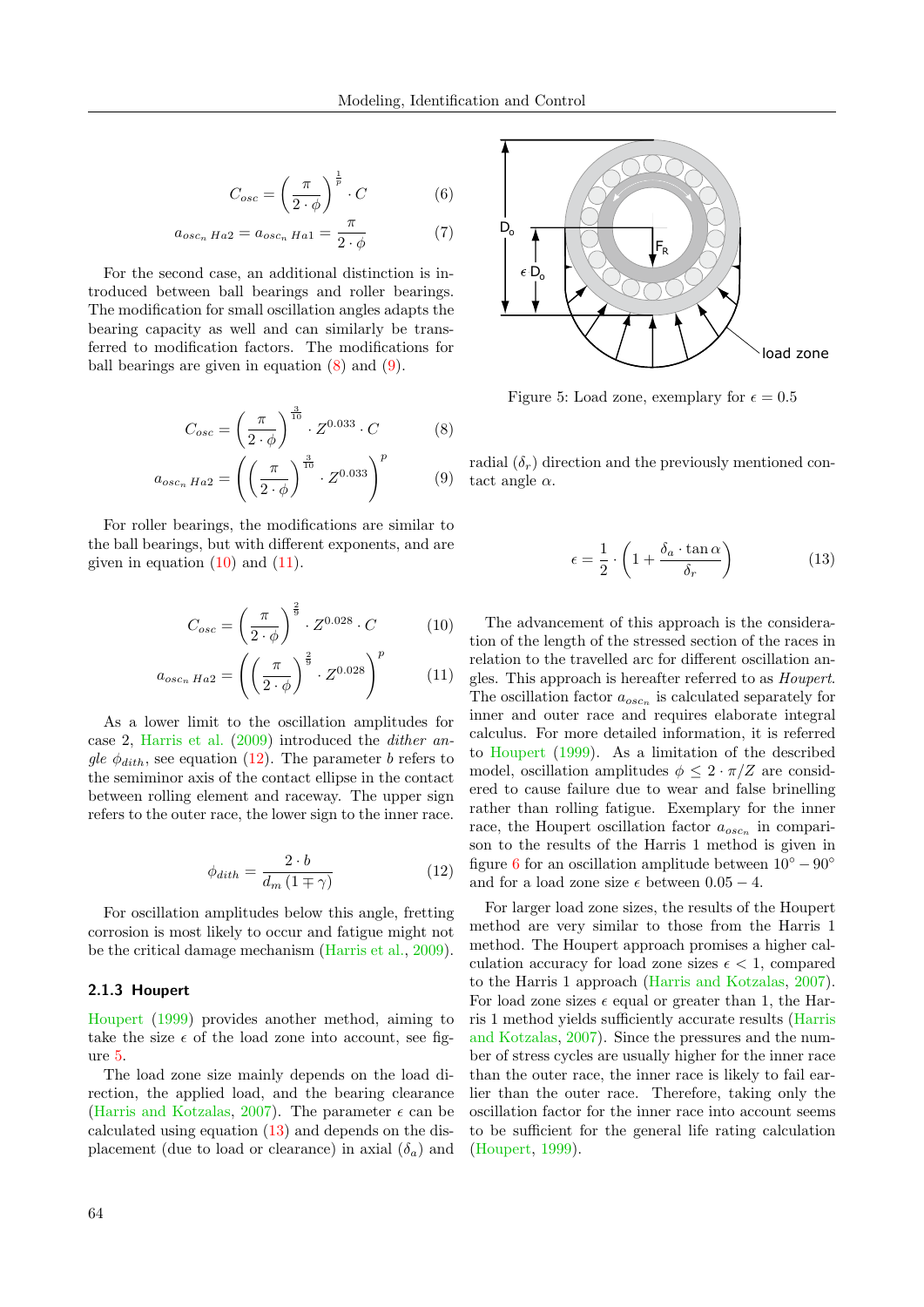

<span id="page-4-0"></span>Figure 6: Oscillation factor  $a_{osc_n Houp}$  in comparison to the Harris 1 approach, according to [\(Houpert,](#page-11-5) [1999\)](#page-11-5)

#### <span id="page-4-8"></span>2.2 Oscillating Load

In many applications, oscillating loads can occur simultaneously to oscillating motion of the bearing. The influence of oscillating loads on the bearing lifetime during constant rotational speeds has been described by [Harris and Kotzalas](#page-10-1) [\(2007\)](#page-10-1). In that approach, an equivalent load  $P_{eq}$  is determined to take the load variations into account with the basic lifetime equation [\(1\)](#page-1-2). This equivalent load can be described in relation to the mean value  $P_{mean}$  of the load and a load modification factor  $\psi_m$ , see equation [\(14\)](#page-4-1).

$$
P_{eq} = \psi_m \cdot P_{mean} \tag{14}
$$

The load modification factor  $\psi_m$  depends on the ratio of a steady load  $P_s$  and an amplitude  $P_d$  of a dynamic load, hereby described as the factor  $\beta$ , given by equation [\(15\)](#page-4-2).

$$
\beta = \frac{P_s}{P_s + P_d} \tag{15}
$$

The parameter  $\beta$  is illustrated in figure [7](#page-4-3) for three exemplary load ratios. Presupposing an overall positive load, the lower limit of  $\beta$  is 0.5. For a load without a dynamic share,  $\beta$  is 1.

By applying the general formula from [\(Grote and](#page-10-2) [Feldhusen,](#page-10-2) [2011\)](#page-10-2), the load modification factor  $\psi_m$  can be calculated by integrating the periodic load and speed over its period duration and dividing it by the steady load  $P_s$ , see equation [\(16\)](#page-4-4). If speed and load oscillation are not in phase, the phase shift  $\Delta\phi$  is unequal to zero and has to be considered.



<span id="page-4-4"></span><span id="page-4-3"></span>Figure 7: Load type

$$
\psi_m = \frac{\left\{ \frac{\int_0^{2\pi} \left\{ P_s + P_d \cdot \sin\left(\phi + \Delta\phi\right) \right\}^p \cdot \left| \sin\phi \right| d\phi}{\int_0^{2\pi} \left| \sin\phi \right| d\phi} \right\}^{1/p}}{P_s} \tag{16}
$$

The influence of oscillating loads on the lifetime calculation can be expressed by the lifetime modification factor  $a_{osc_P}$ , see equation [\(17\)](#page-4-5). For this, the factor  $\psi_m$ is transferred, using equation [\(18\)](#page-4-6).

<span id="page-4-5"></span>
$$
L_{P_{osc}} = a_{oscp} \cdot L_{P_{const}} \tag{17}
$$

<span id="page-4-6"></span>
$$
a_{osc_P} = \psi_m^{-p} \tag{18}
$$

The lifetime modification factor  $a_{osc_P}$ , transferred from load modification factor  $\psi_m$  for simultaneously oscillating loads and speeds, is given in figure [8](#page-4-7) for three different exponents  $p$  and with and without phase shift between speed and load oscillation.

<span id="page-4-1"></span>

<span id="page-4-7"></span><span id="page-4-2"></span>Figure 8: Lifetime modification factor  $a_{osc_P}$  for sinusoidal loads at sinusoidal speeds with and without phase shift

It can be observed, that oscillating loads, with and without phase shift to oscillating speeds, have a significant influence on the lifetime and can lead to calculated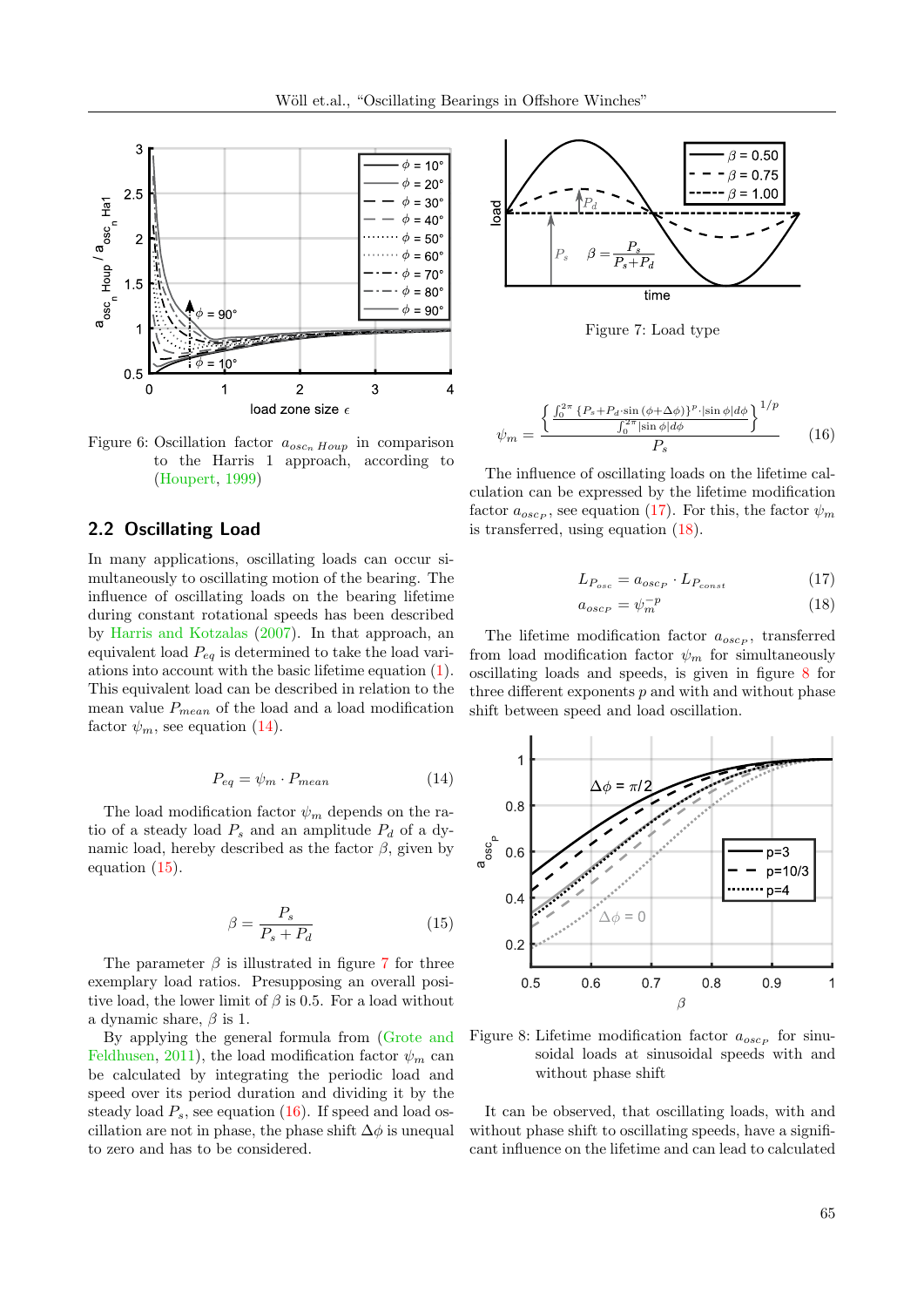lifetimes of only 20 % of the values calculated with only the mean value of the periodic load.

With both the influence of oscillating speed and oscillating load transferred into separate lifetime modification factors  $a_{osc_n}$  and  $a_{osc_p}$ , the bearing lifetime influenced by reversing speeds and variable loads can be calculated using equation [\(2\)](#page-2-0). The modification factors can be combined into an overall lifetime modification factor  $a_{osc}$ , see equation [\(19\)](#page-5-1).

$$
a_{osc} = a_{osc_n} \cdot a_{osc_p} \tag{19}
$$

#### <span id="page-5-5"></span>2.3 Life Modification Factor  $a_{ISO}$

The basic lifetime rating, given by equation [\(1\)](#page-1-2), is only valid for a sufficient lubrication film thickness and sufficiently clean lubricant without large particles. Since the lifetime of a rolling bearing is directly influenced by the lubrication regime, an additional modification in the form of the life modification factor  $a_{ISO}$  has been introduced in the standard ISO 281, for deviating conditions. The calculation of this factor takes the influence of the lubrication regime on the lifetime rating into account. Including the factor  $a_{ISO}$ , the calculation of the modified rating life  $L_{10m}$  is given by equation [\(20\)](#page-5-2). The previously described lifetime modification factor  $a_{osc}$  can be applied as well, yielding the modified lifetime for oscillating bearings  $L_{10m_{osc}}$ , see equation [\(21\)](#page-5-3).

$$
L_{10m} = a_{ISO} \cdot L_{10} \tag{20}
$$

$$
L_{10m_{osc}} = a_{ISO} \cdot a_{osc} \cdot L_{10} \tag{21}
$$

The available approaches for lifetime calculation of oscillating bearings only consider the effect of varying speed and load on the basic life rating calculation (equation  $(1)$ ) and not the influence on the modified rating life calculation (equation [\(20\)](#page-5-2)), expressed by the factor  $a_{ISO}$ . However, [Houpert](#page-11-5) [\(1999\)](#page-11-5) recommends using the mean speed as an estimation for the equivalent speed  $n_{eq}$  as input for the calculation of the factor  $a_{ISO}$ , see equation  $(22)$ .

$$
n_{eq} = f_{osc} \cdot \frac{4 \cdot \phi}{2\pi} = f_{osc} \cdot \frac{2 \cdot \phi}{\pi}
$$
 (22)

To yield the equivalent speed, the oscillation frequency is multiplied by the share of the travelled rotation, calculated by dividing the travelled angle per oscillation (back and forth is equivalent to  $4 \cdot \phi$ ) with the angle of a whole rotation. This approach, however, cannot take the non-linear relation between speed, load, lubrication regime, and lifetime, reflected by the factor  $a_{ISO}$ , entirely into account.

#### 2.4 Conclusion

<span id="page-5-1"></span>In this section, different lifetime modification factors  $a_{osc_n}$  and  $a_{osc_p}$  have been described. The factors presented in subsection [2.1](#page-2-6) and [2.2](#page-4-8) aim to modify the standardized basic lifetime calculation for continuously rotating bearings to enable the calculation of the lifetime of bearings underlying oscillatory speeds and loads. Since the approaches are designed for sinusoidal speeds and loads, they cannot be applied to irregular nonsinusoidal speeds and loads in a simple way. The life modification factor  $a_{ISO}$ , presented in subsection 2.3. takes the influence of lubrication for continuously rotating bearings into account. For oscillating applications, the available approaches assume mean values for speed and load throughout a duty cycle for calculating the influence of lubrication on the lifetime. In the following, a numerical approach is discussed to address the mentioned shortcomings of existing approaches for stochastically oscillating motion and variable load behaviour.

### <span id="page-5-0"></span>3 Numerical Approach

The presented available approaches, analysing load and speed oscillations described in section [2,](#page-1-1) can only consider sinusoidal speed and sinusoidal load oscillations for fatigue lifetime calculations using the standard ISO 281. This means, that whenever an oscillating motion is irregular or stochastic, the speed has to be approximated by a sine, either for the entire duty cycle or per oscillation cycle. The same applies to varying loads. Depending on the application, this could mean a significant loss of information and thus a significant error in lifetime calculation.

<span id="page-5-3"></span><span id="page-5-2"></span>To address the mentioned difficulties to match irregular oscillations to the available models, another approach is used, which analyses the speed and load incrementally without superordinate detection of oscillations. The approach consists of dividing the load and speed history into finite time steps to which the modified life rating calculation given by equation [\(20\)](#page-5-2) is applied individually. Since each time step yields a different travelled angle depending on the present load, the approach consists of adding up damage, caused by present speed and load during a finite small angle and rating it by the ratio of travelled angle to full rotation.

<span id="page-5-4"></span>In the following, the described approach is demonstrated. In figure [9,](#page-6-0) an exemplary section of an irregular data set consisting of the rotational speed  $n$  of a bearing, the dynamical equivalent load  $P$ , and the rotation angle is illustrated. An exemplary section with a duration of 3.5 s is shown. The data points are available with a resolution of 0.1 s.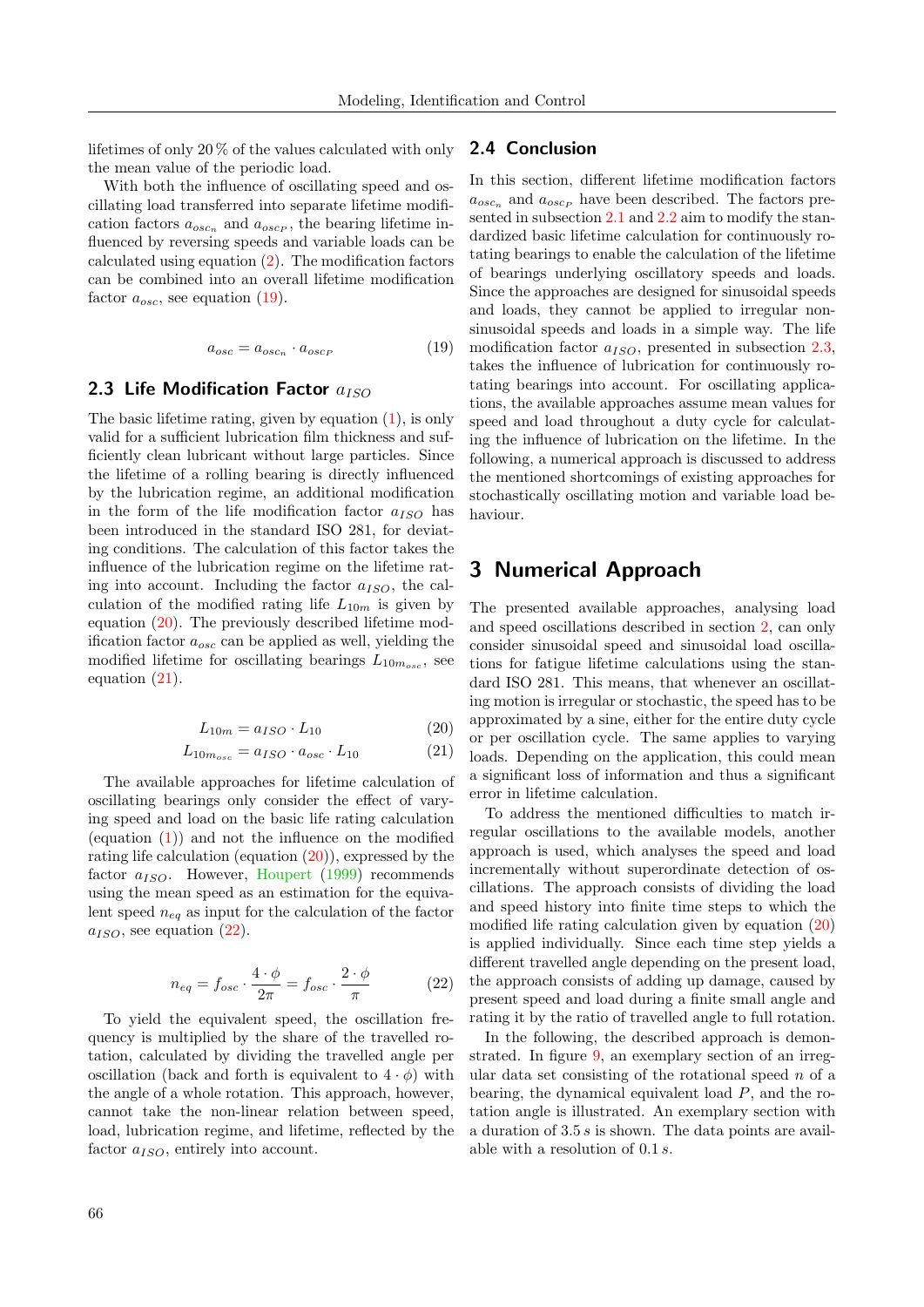

<span id="page-6-0"></span>Figure 9: Data set for illustration of numerical approach

It can be observed, that the bearing is in an oscillating condition due to a reversing rotational speed. At the same time, the load is subject to fluctuation as well. Both, load and speed, are non-sinusoidal and therefore not a suitable input for the available approaches aiming to calculate the lifetime of oscillating bearings. Using the given exemplary data set, a numerical approach for stochastic speeds and loads is presented.

First, for each data point  $i$ , the damage on the bearing is calculated by equation  $(20)$ , using the present load  $P_i$ , speed  $n_i$  and travelled distance  $\Delta \phi_i$  (product of time step and present speed). The ratio of the travelled distance  $\Delta \phi_i$  to a full rotation is used to calculate the amount of damage caused by the conditions defined by each data point, according to the linear damage accumulation theory by Palmgren. The factor  $a_{ISO}$ , representing the lubrication condition, is calculated for each data point using the present load and present speed. This damage calculation is repeated for each data point, and eventually the overall damage  $D_{sequence}$ , caused by the load and speed sequence, can be determined, see equation [\(23\)](#page-6-1). Even-tually, equation [\(24\)](#page-6-2) yields the lifetime  $B_{10}$  in hours by extrapolating the duration  $T_{sequence}$  of the analysed sequence by the determined damage  $D_{sequence}$ .

$$
D_{sequence} = \sum_{i=1}^{n} \frac{\frac{\Delta \phi_i}{2 \cdot \pi}}{a_{ISO_i} \cdot \left(\frac{C}{P_i}\right)^p \cdot 10^6}
$$
 (23)

$$
B_{10} = \frac{T_{sequence}}{D_{sequence}}\tag{24}
$$

The advantage of this approach is firstly the possibility of calculating the basic life rating of oscillating bearings with non-sinusoidal loads and speeds and secondly, the consideration of varying speeds and loads for the life modification factor  $a_{ISO}$ , necessary for the modified life rating calculation in the ISO 281 standard. The numerical approach lacks the capability of taking sophisticated distinctions into account, as Harris 2 does with the critical angle distinction and Houpert does with comparing the oscillation amplitude to the load zone size.

# <span id="page-6-4"></span>4 Comparison of calculation approaches using artificial duty cycles

In the following, the approaches that have been presented in section [2](#page-1-1) and [3,](#page-5-0) are compared for exemplary artificial duty cycles, consisting of sinusoidal and constant speeds and loads. The duty cycles cause an oscillation with an amplitude of  $\phi = 10^{\circ}$  around the centre position, see figure [2.](#page-1-3) The load oscillations have the same period duration as the speed oscillations and the ratio of the mean load value and amplitude height is given by  $\beta$  in table [1.](#page-6-3)

<span id="page-6-3"></span>

| duty<br>cycle | speed<br>$\boldsymbol{n}$ | load<br>P                           |
|---------------|---------------------------|-------------------------------------|
|               |                           | $\beta=1$                           |
| 2             |                           | $\beta = 0.75$<br>$\Delta \phi = 0$ |
| 3             |                           | $\beta = 0.75$<br>$=\pi/2$          |

Table 1: Parameters of artificial duty cycles

For the exemplary bearing specimen, a radial cylindrical roller bearing with a contact angle of  $\alpha = 0^{\circ}$ , and  $Z = 22$  rolling elements is selected. For the Harris 2 approach, a critical amplitude angle of  $\phi_{crit} = 15^{\circ}$  for the inner race and  $\phi_{crit} = 18^{\circ}$  for the outer race can be determined, using equation [\(5\)](#page-2-5). The selected oscillation amplitude of  $\phi = 10^{\circ}$  is below the critical angle, therefore the rollers' overrun sections are not overlapping (Harris 2: Case 2). A life exponent  $p = 10/3$  is chosen, along with a load zone size  $\epsilon = 0.5$  (maximum value) for radial rolling bearings under purely radial load, see figure [5\)](#page-3-7), required for Houpert's method.

<span id="page-6-2"></span><span id="page-6-1"></span>Since the bearing capacity  $C$  and the mean dynamical equivalent load  $P_{mean}$  are the same for all duty cycles, the results will be given as lifetime modifica-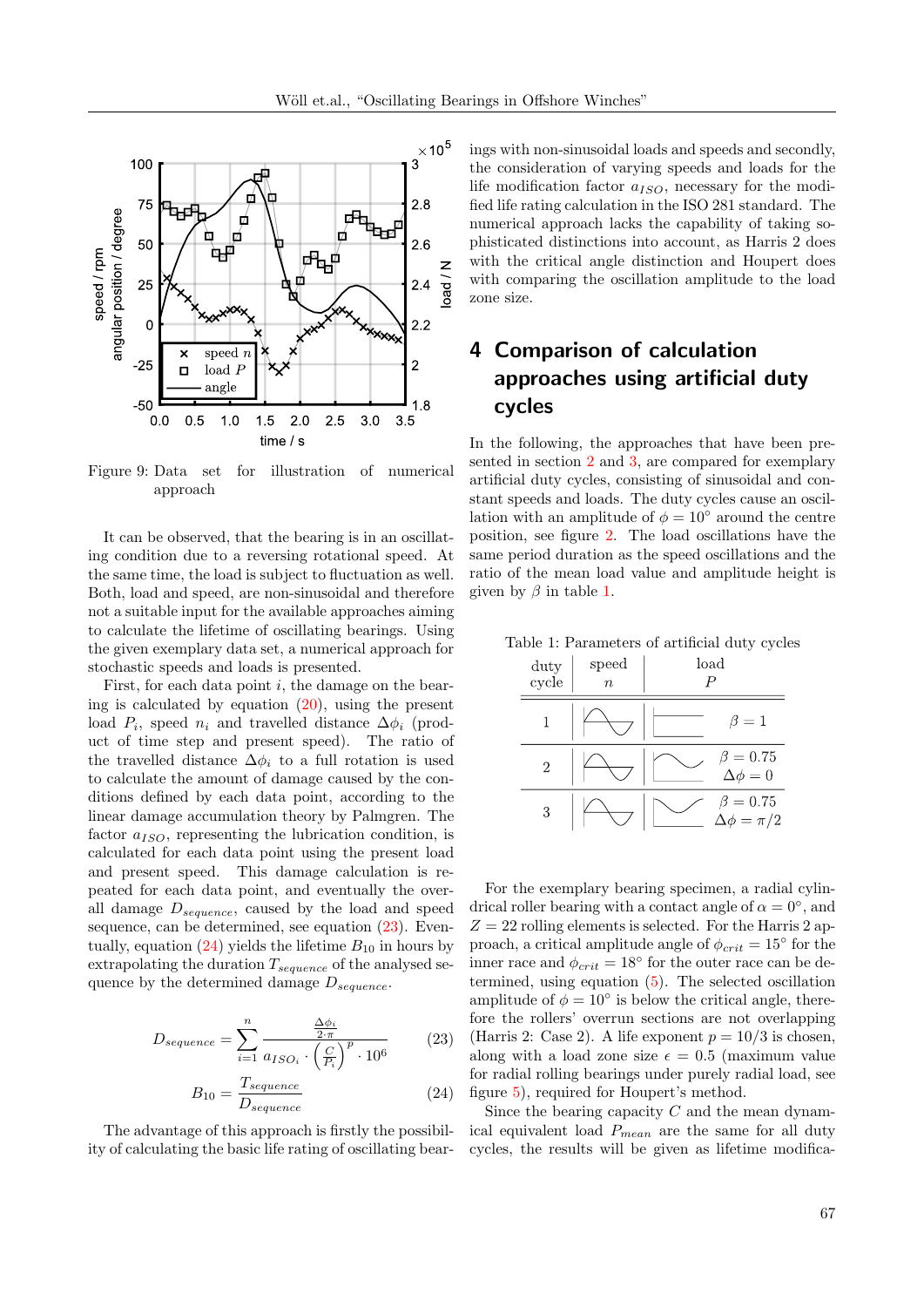tion factors considering the influence of speed  $a_{osc_n}$  and load  $a_{osc_P}$  for comparison, rather than lifetimes. The results for the first duty cycle with sinusoidal speed and constant load are given in figure [10.](#page-7-0)



<span id="page-7-0"></span>Figure 10: Lifetime modification factors for the first artificial duty cycle

For the first duty cycle, the lifetime modification factors  $a_{osc_n}$  take values between 5.92 and 9. The modification factors  $a_{osc_n Ha1}$  and  $a_{osc_n Ha2}$  are unequal, because the oscillation amplitude is below the critical angles  $\phi_{crit}$ , causing the Harris 2 method to yield a lower lifetime, compared to the Harris 1 result. The result calculated using the Houpert method is lower than the results of Harris 1 and Harris 2. For the given oscillation amplitude of  $\phi = 10^{\circ}$ , the Houpert result will decrease even further, for a load zone size lower than the assumed  $\epsilon = 0.5$ . For the first duty cycle, the lifetime modification factor due to load is  $a_{oscp} = 1$ , because the load is constant and therefore the equivalent load is equal to the mean load value, see figure [8.](#page-4-7) Thus, the overall modification factors  $a_{osc}$ , including the load modification and the speed modifications by Harris 1, Harris 2 and Houpert are equal to the speed modification factors  $a_{osc_n}$ . The numerical approach yields the same result as the overall oscillation factor, calculated using the Harris 1 approach.

The second duty cycle differs from the first by introducing an oscillating load, with a load ratio factor  $\beta$ of 0.75 with phase equivalence to the speed oscillation. The calculation results of the lifetime modification factors for this duty cycle are given in figure [11.](#page-7-1)

Since the speed behaviour is identical to the speed condition in the first duty cycle, the lifetime modification factors  $a_{osc_n}$  are the same as the results in figure [10.](#page-7-0) With the oscillating load, in phase with the speed oscillation, the lifetime modification factor  $a_{oscp}$ 



<span id="page-7-1"></span>Figure 11: Lifetime modification factors for the second artificial duty cycle

due to load is 0.78. Thus, the overall lifetime modification factors  $a_{osc}$  are lower than the results of the first investigated duty cycle. Again, the numerical approach yields the same result as the overall oscillation factor calculated using the Harris 1 modification.

In duty cycle 3, a phase shift of  $\Delta \phi = \pi/2$  between speed and load oscillation is introduced. This altered condition has an influence on the calculation of the lifetime modification factor  $a_{osc_P}$ , which is now 0.87, see figure [12.](#page-7-2)



<span id="page-7-2"></span>Figure 12: Lifetime modification factors for the third artificial duty cycle

The overall lifetime modification factor  $a_{osc}$ , calculated by the Harris 1 approach and the factor calculated by the numerical approach are again equal.

As a conclusion it can be stated, that the numerical approach described in section [3](#page-5-0) yields the same results as the equation  $a_{osc Ha1} = a_{osc_n Ha1} \cdot a_{osc_p}$  for each duty cycle. The numerical approach can therefore be considered as an equivalent to the Harris 1 method for sinusoidal oscillation behaviour for the calculation of the basic life rating, see equation [\(1\)](#page-1-2).

<span id="page-7-3"></span>Table 2: Parameters for comparison with artificial duty cycles

|  |  |  |  | $\beta \left[ \begin{array}{c c c c c c} Z & \phi_{crit_{inner}} & \phi_{crit_{outer}} & \phi & p & \epsilon & \gamma & f_{osc} & Temp & \nu_{40} & \epsilon \end{array} \right]$ |  |
|--|--|--|--|-----------------------------------------------------------------------------------------------------------------------------------------------------------------------------------|--|
|  |  |  |  | $0.75 \mid 22 \mid 15^{\circ} \mid 18^{\circ} \mid 10^{\circ} \mid 10/3 \mid 0.5 \mid 0.108 \mid 1.65 Hz \mid 40^{\circ}C \mid 460 \, mm^2/s \mid 0.55$                           |  |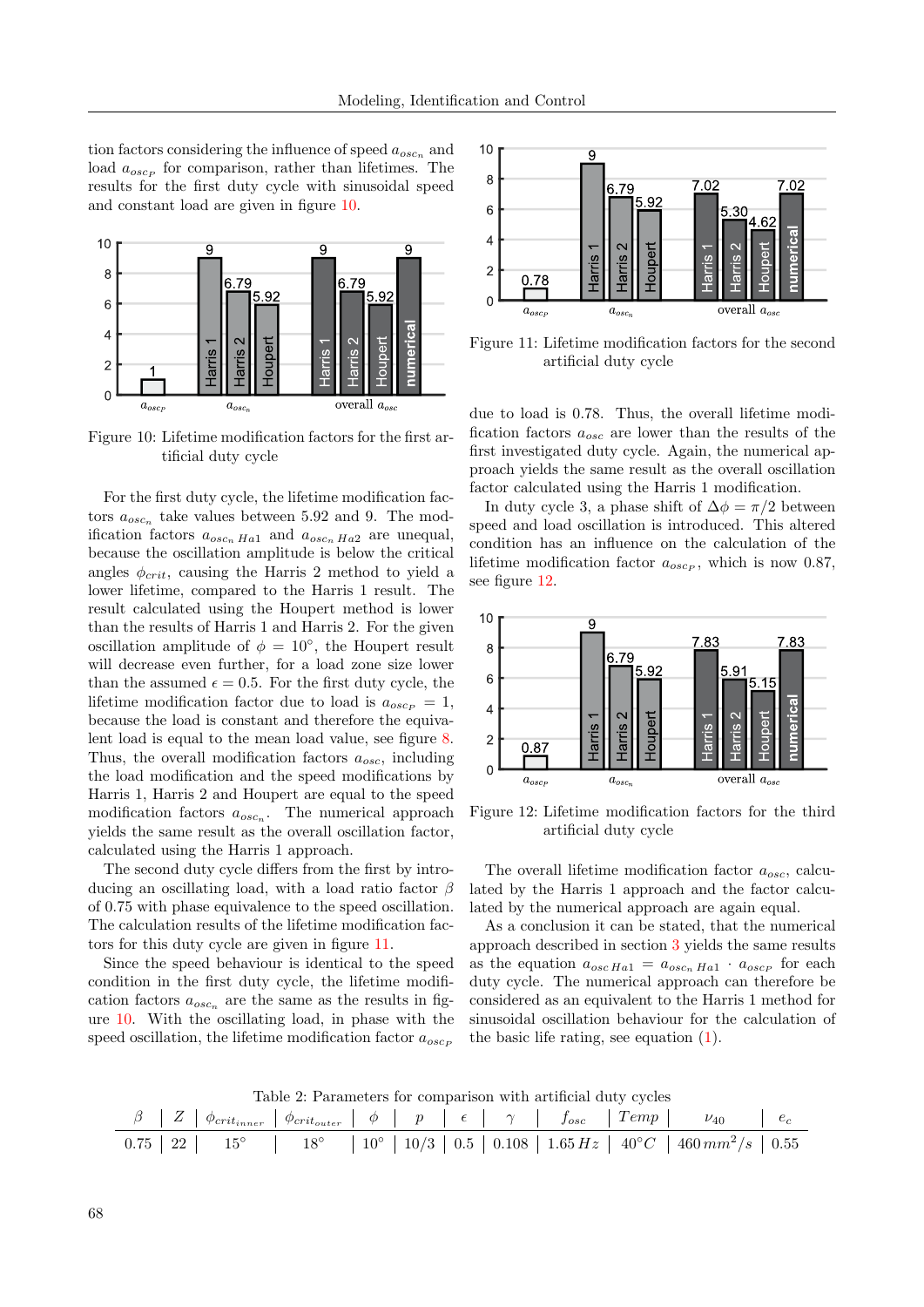For the calculation of the life modification factor  $a_{ISO}$ , information about bearing speed, load and lubrication is required, among other parameters. For comparison to the numerical calculation, an equivalent factor  $a_{ISO\,mean}$ , for the entire duty cycle, is calculated, using the mean load value and a mean speed, corresponding to equation [\(22\)](#page-5-4). The factor  $a_{ISO\,num}$ from the numerical method is calculated from the individual factors  $a_{ISO_i}$  for the finite time steps of the duty cycle, compare to equation [\(24\)](#page-6-2). The necessary parameters for calculation of the factor  $a_{ISO}$  according to [ISO 281](#page-11-1) [\(2007\)](#page-11-1) can be found in table [2.](#page-7-3)



<span id="page-8-0"></span>Figure 13: ISO 281 life modification factor  $a_{ISO}$  for the three artificial duty cycles

The results are given in figure [13.](#page-8-0) For the first duty cycle, with sinusoidal speed and constant load, the calculation result of the factor  $a_{ISO}$ , using the mean values per oscillation cycle, differs from the factor using the numerical approach by approximately 17 %. For the other two load cases with sinusoidal loads, the results differ from the numerical results by approximately 9% for a phase shift  $\Delta \phi = 0$  and by 5% for a phase shift  $\Delta \phi = \pi/2$ . In this example the approach using the mean speed and mean load for calculating the factor  $a_{ISO}$  yields different results than the numerical method. However, since the  $a_{ISO}$  factor depends on numerous parameters, a universal statement about the influence of the calculation approach cannot be made and only serves as an example in this work, showing that there can be a significant difference between the numerical calculation and the available approaches using mean values for bearing speed and load.

# 5 Results for Offshore Crane Winch **Drivetrain**

To compare the previously described calculation approaches and to demonstrate the influence of irregular, non-sinusoidal bearing speeds and loads on the lifetime calculation, the oscillating motion of an active heave compensated (AHC) offshore crane winch is investigated. This AHC mode enables the crane operator to maintain a steady vertical position of the payload, even when the ship moves due to the wave motion. Since the waves induce irregular but periodical motion on the ship and subsequently on the crane and the payload, the drives need to coil and uncoil the winch drum anticyclically to the wave motion to compensate the vertical payload movement, see figure [14.](#page-8-1)



<span id="page-8-1"></span>Figure 14: Oscillation due to Active Heave Compensation (AHC)

The active heave compensation causes oscillating speeds and oscillating loads (see figure [15\)](#page-8-2) due to acceleration and deceleration of the rotational inertia of the drivetrain and winch drum. To obtain the load and speed data, either measurement data can be used, or as in this case, the required information can be provided using a wave prediction model. The used JONSWAP model [\(Hasselmann et al.,](#page-10-3) [1973\)](#page-10-3) enables the calculation of the time history of the vertical wave position, velocity and acceleration, from which the rotating angle, rotational speed and rotational acceleration of the winch can be determined. For more detailed information about the system and its loads, it is referred to Wöll et al.  $(2017a,b,c)$  $(2017a,b,c)$  $(2017a,b,c)$ .



<span id="page-8-2"></span>Figure 15: Section of torque history at gearbox output

For the investigation carried out in this paper, the information listed in table [3](#page-9-0) is used for the JONSWAP wave model. The significant wave height  $H_s$  and the average wave period  $T_1$  correspond to a wave motion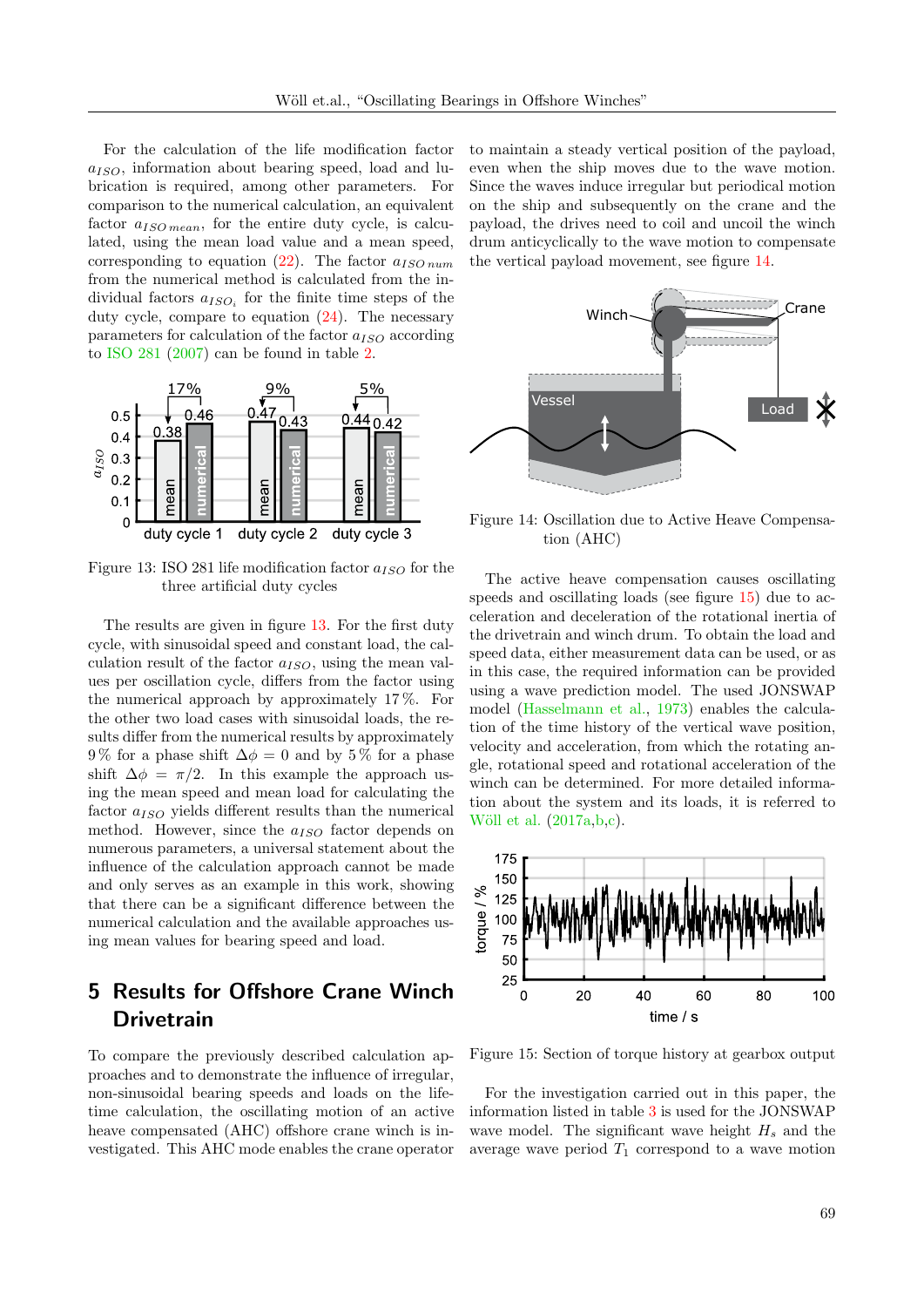on the North Sea during a wind speed of approximately  $10 \, m/s$  (Journée and Massie, [2001\)](#page-11-9).

|  | Table 3: Parameters for JONSWAP model |  |  |
|--|---------------------------------------|--|--|
|  |                                       |  |  |

<span id="page-9-0"></span>

| Significant wave height $H_s$ | $1.65\,\mathrm{m}$ |
|-------------------------------|--------------------|
| Wave period $T_1$             | 5.1 s              |
| Carried payload               | 75 t               |
| Operating depth               | $200\,\mathrm{m}$  |
| Peakedness factor             | 3.3                |
|                               |                    |

The loads on the bearings are determined by building transfer functions to connect bearing loads with gearbox torque, based on the gearbox dimensions and bearing positions. The rotational speeds and angular positions of each bearing are determined by transforming the gearbox output speed and angle based on the gear stage ratios. Similar to section [4,](#page-6-4) the different calculation approaches for oscillating bearings are applied to the bearings. However, the calculations for the Harris 1, Harris 2 and Houpert approaches have to be modified, by transferring the non-sinusoidal load and speed signal to a compatible data set. First, the time points for each bearing are identified, at which the rotation passes the bearing centre position. By determining the maximum angle in between the centre positions, the oscillation amplitudes are found and the mean value of the two adjacent oscillation amplitudes per centre crossing is assigned to a half-oscillation. In a next step, for each half-oscillation (means rotation from one turning point to the next) the mean speed and mean load are determined.

Now, the theoretical lifetime for the conditions of each half-oscillation can be calculated using the lifetime equation and the different life modification factors. The load zone size  $\epsilon$  for the Houpert calculation is set to 0.5 for each bearing, which is the maximum value for radial rolling bearings under purely radial load, see figure [5.](#page-3-7) The critical angle  $\phi_{crit}$  as threshold for the calculation of  $a_{osc, Ha2}$  is calculated individually for each bearing, using equation [\(5\)](#page-2-5) for the inner race. For the numerical method, these considerations are not necessary, since the data set is investigated per data point and not per half-oscillation.

Utilizing the system reliability evaluation method presented in [Neumann et al.](#page-11-10) [\(2016\)](#page-11-10), all bearings are assigned with failure distributions, depending on their lifetimes. Subsequently, based on the failure probabilities and the system structure, the overall system failure distribution can be determined, from which the system lifetime, which is mainly determined by bearing failures, can be derived.

Since the system failure probability and the system lifetime are influenced by the lifetime and number of the components, it is not purposeful to perform the quantitative comparison of the models on a system level. Therefore the most critical bearing having the lowest lifetime, thus the most critical, is selected and the lifetimes are compared. The lifetime calculation results for the most critical bearing, which was identified using the reliability evaluation, are listed for comparison in table [4](#page-9-1) and are normalized to the result of the numerical approach.

<span id="page-9-1"></span>Table 4: Critical bearing lifetime comparison

|           | Numerical Harris 1 Harris 2 Houpert |         |         |      |
|-----------|-------------------------------------|---------|---------|------|
| $B_{10}$  | $100\%$                             | $109\%$ | $105\%$ | 137% |
| $a_{ISO}$ | 0.90                                | 0.99    | 0.99    | 0.95 |

Evidently, the numerical approach yields the highest failure probability and thus the lowest lifetime. The Houpert method yields the highest lifetime. The overall lifetimes calculated with the Harris 1 and Harris 2 methods are similar, due to the fact that only  $2\%$  of the half oscillation amplitudes are below the critical angle  $\phi_{crit}$ . The Houpert method yields a lifetime, which is 37 % higher than the numerical result. Separately listed in table [4](#page-9-1) are the calculated life modification factors  $a_{ISO}$  for each approach. For this duty cycle the overall  $a_{ISO}$  factors deviate by about 10% from the numerical result.

#### 5.1 Conclusion

Evidently, the lifetime calculation results significantly depend on the used approach. The deviation of the Houpert result can be explained by the capability of the Houpert method to consider the assumed load zone size of  $\epsilon = 0.5$ . The difference between the Harris 1 method and the numerical approach is solely due to the lack of accuracy by using mean speed and load values per half-oscillations, compared to the numerical approach. Presumably, the numerical approach provides more accurate results in comparison to the Harris 1 method for irregular oscillations.

As the numerical approach and the Harris 1 approach are equivalent for sinusoidal bearings speeds and loads, the statement can be made, that the available approaches designed for sinusoidal speeds and loads, overestimate the lifetime of irregular bearing speeds and loads due to the required approximations. For the given example, the difference between the calculated lifetime of the Harris 1 and the numerical approach is about 9 %. It must be assumed that Harris 2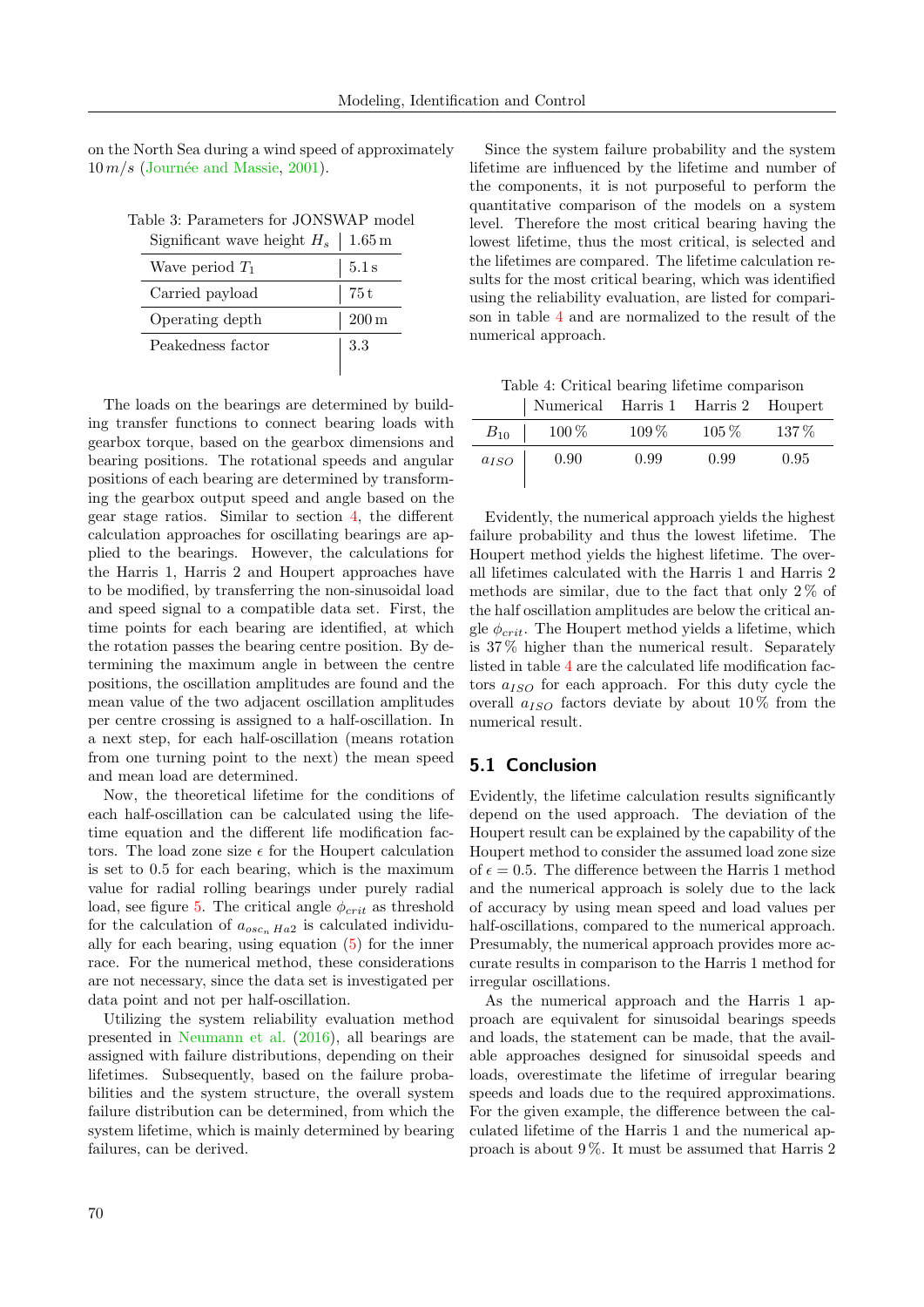and Houpert overestimate the lifetime as well, due to the similar consideration principle for sinusoidal oscillations.

Furthermore, lifetime calculation with the presented approaches, based on the standard ISO 281, are not capable of distinguishing between oscillations around one single centre position or centre positions statistically uniformly distributed around the circumference. However, previous investigations consider only one single centre position, whereas for the analysed offshore crane winch a distribution of centre positions is most likely.

# 6 Summary

In this work, the available calculation approaches for the determination of the lifetime of oscillating bearings have been presented and discussed. A modified numerical approach has been described, which analyses occurring loads and speeds on the bearings during oscillating behaviour for finite small time steps instead of whole oscillations. This approach was subsequently compared to the literature approaches using artificial sinusoidal duty cycles, as well as irregularly oscillating bearing loads and speeds occurring in an offshore crane winch drivetrain. The results of the oscillation factors for speed and load, as well as the lifetime modification factor  $a_{ISO}$ , calculated by both a simplified and a numerical approach have been presented.

For the basic life rating calculation for oscillating bearings underlying sinusoidal speeds and loads, the numerical approach yields the same results as the most common available Harris 1 approach and can therefore be considered equivalent. The numerical approach lacks the sophisticated considerations in the Harris 2 approach (distinction between small and large oscillation amplitudes) and the Houpert approach (comparing oscillation amplitude and length of stressed race arc), leading to a deviation to the results of these approaches.

The separate analysis of the calculation of the factor  $a_{ISO}$  for the modified lifetime calculation, results in mentionable differences between the simplified approaches and the numerical approach, for both, regular and irregular oscillations. The simplified calculation based on mean speed and mean load per half oscillation results in higher values, thus underestimating the caused damage, in comparison to the numerical method.

For the example of irregularly oscillating bearings due to non-sinusoidal speeds and loads, a significant difference of 9 % between the lifetimes calculated by the Harris 1 approach, using averaged speed and load values, and the presented numerical approach can be observed. Considering that these approaches are equivalent for sinusoidal speeds and loads, the difference in the lifetime calculation leads to the assumption that the Harris 1 approach overestimates the lifetime of bearings underlying irregularly oscillating loads and speeds. Due to the similarity of the Harris 2 and Houpert approach to the Harris 1 method, it can be assumed that the available approaches overestimate the lifetime for non-sinusoidal loads and speeds.

All methods, including the proposed numerical approach, are not able to distinguish between a bearing oscillation around a single centre position or a statistically uniform distribution of the centre position around the circumference during its service life. This is due to the incapability of the calculations used in the standard ISO 281 to distinguish such cases. In future, the advanced considerations of the Harris 2 and Houpert approach need to be applied to the presented numerical approach as well. Furthermore, the difference of oscillations around the same centre position and uniformly distributed oscillation centre positions need to be investigated more thoroughly.

### Acknowledgements

The research presented in this paper has received funding from the Norwegian Research Council, SFI Offshore Mechatronics, project number 237896.

## References

- <span id="page-10-2"></span>Grote, K.-H. and Feldhusen, J. Dubbel. Springer, Berlin, Heidelberg, 2011. doi[:10.1007/978-3-642-](http://dx.doi.org/10.1007/978-3-642-17306-6) [17306-6.](http://dx.doi.org/10.1007/978-3-642-17306-6)
- <span id="page-10-1"></span>Harris, T. A. and Kotzalas, M. N. Essential Concepts of Bearing Technology, volume 1 of Rolling bearing analysis. Taylor & Francis, Boca Raton, 5. ed. edition, 2007.
- <span id="page-10-0"></span>Harris, T. A., Rumbarger, J. H., and Butterfield, C. P. Wind Turbine Design Guideline DG03: Yaw and Pitch Rolling Bearing Life. 2009. doi[:10.2172/969722.](http://dx.doi.org/10.2172/969722)
- <span id="page-10-3"></span>Hasselmann, K., Barnett, T. P., Bouws, E., Carlson, H., Cartwright, D. E., Enke, K., Ewing, J. A., Gienapp, H., Hasselmann, D. E., Kruseman, P., Meerburg, A., Müller, P., Olbers, D. J., Richter, K., Sell, W., and Walden, H. Measurements of wind-wave growth and swell decay during the Joint North Sea Wave Project (JONSWAP). Hamburg, 1973.